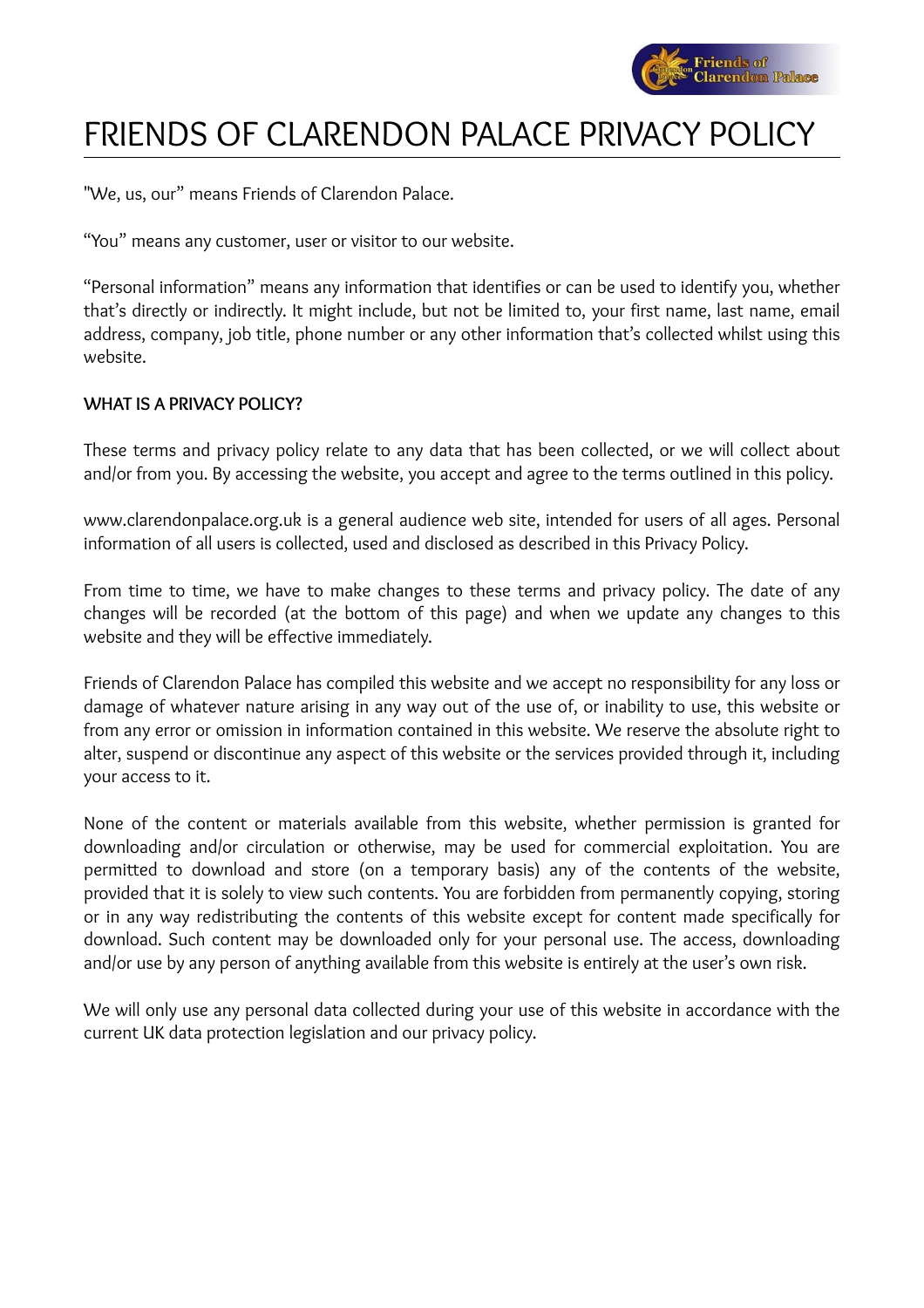

## **HOW IS YOUR INFORMATION IS COLLECTED?**

### Information we collect and information you voluntarily give us

When you sign up for newsletters, use our contact or quote form or send us an email, we collect the personal information that you voluntarily provide us, such as your email address, name, home or work address or telephone number as per the fields on our various forms. This information may also include your IP address, location and other demographic information. You may also provide us with such personal information via our social media channels. By giving us this information, you consent to it being collected, used, disclosed and processed by us. You consent to this information being collected, used, disclosed and transferred to the United States and stored via our third-party CMS providers such as HubSpot.

### Information that we collect automatically

When you browse our website, information such as your IP address, your operating system, your browsing activity and so on may be collected and kept as part of log files by way of cookies and other tracking technology.

### Cookies and tracking

Cookies are small data files placed on your computer or device when you visit a website. They are widely used by providers to make websites work better and more efficiently for users. Cookies set by us are first-party cookies (set by the site itself and can only be read by this site. They are commonly used for the functionality of the site) and cookies set by others are third-party cookies (for tracking or marketing purposes, these cookies get re-read during a visit on other sites). The latter are the main ones we use through the services we have implemented on our website namely, but not limited to Google Analytics and Hubspot. These cookies can recognise your computer when it visits our website again.

We and any technologies that we use, such as Hubspot and Google Analytics, collect and store information when you use our website. This may be by way of cookies so that we can track users, track how users interact with our site, serve targeted remarketing ads and gather demographic information that will help us market better in the future. You can control cookies at an individual level by way of cookie settings on your web browser.

#### Disclosure of personal information

Information collected by us is used solely for the purpose of responding to enquiries, registration as a new client, billing and to communicate about projects, support, services. We do sign clients up to receive our regular newsletter and use one of our services, we may send you a legitimate business offer of another service if we think it's reasonable to do so. We do not collect any information about your computer hardware and software for any other purposes other than tracking enquiries.

If you've been included in an email newsletter, you can opt out at any time by following the unsubscribe link at the bottom of the email.